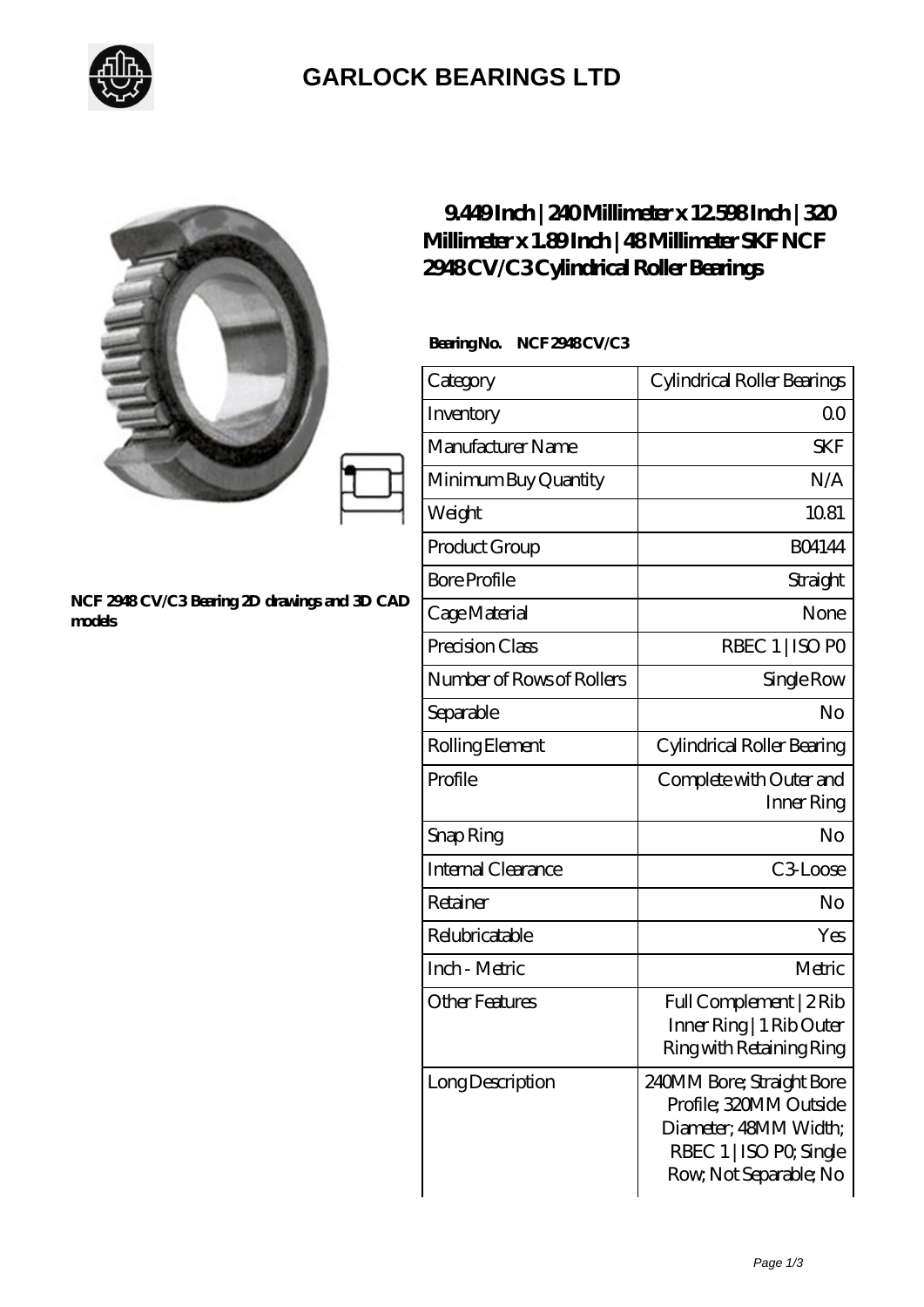

## **[GARLOCK BEARINGS LTD](https://m.letterstopriests.com)**

|                                 | Snap Ring Relubricatable;<br>C <sub>3</sub> Loose Internal |  |
|---------------------------------|------------------------------------------------------------|--|
|                                 | Clearance; No Retainer                                     |  |
| Category                        | Cylindrical Roller Bearing                                 |  |
| <b>UNSPSC</b>                   | 31171547                                                   |  |
| Harmonized Tariff Code          | 8482500000                                                 |  |
| Noun                            | Bearing                                                    |  |
| Manufacturer URL                | http://www.skf.com                                         |  |
| Manufacturer Item Number        | NCF2948CV/C3                                               |  |
| Weight/LBS                      | 2381                                                       |  |
| D                               | 12598Inch   320 Millimeter                                 |  |
| d                               | 9.449Inch   240Millimeter                                  |  |
| B                               | 1.89Inch   48 Millimeter                                   |  |
| bore diameter:                  | $240$ mm                                                   |  |
| static load capacity.           | 1140kN                                                     |  |
| outside diameter:               | 320mm                                                      |  |
| precision rating                | Not Rated                                                  |  |
| overall width:                  | 48 <sub>mm</sub>                                           |  |
| maximum rpm:                    | 1100RPM                                                    |  |
| flanges:                        | $(2)$ Inner Ring $(1)$ Outer<br>Ring                       |  |
| cage material:                  | No Cage                                                    |  |
| bore type:                      | Straight                                                   |  |
| finish/coating                  | Uncoated                                                   |  |
| number of rows:                 | 1                                                          |  |
| closure type:                   | Open                                                       |  |
| internal clearance:             | C <sub>3</sub>                                             |  |
| outer ring width:               | 48 <sub>mm</sub>                                           |  |
| ring separation:                | Non-Separable                                              |  |
| fillet radius                   | 2mm                                                        |  |
| operating temperature<br>range: | Maximum of $+300^\circ$<br>- F                             |  |
| series                          | NCF <sub>29</sub>                                          |  |
|                                 |                                                            |  |